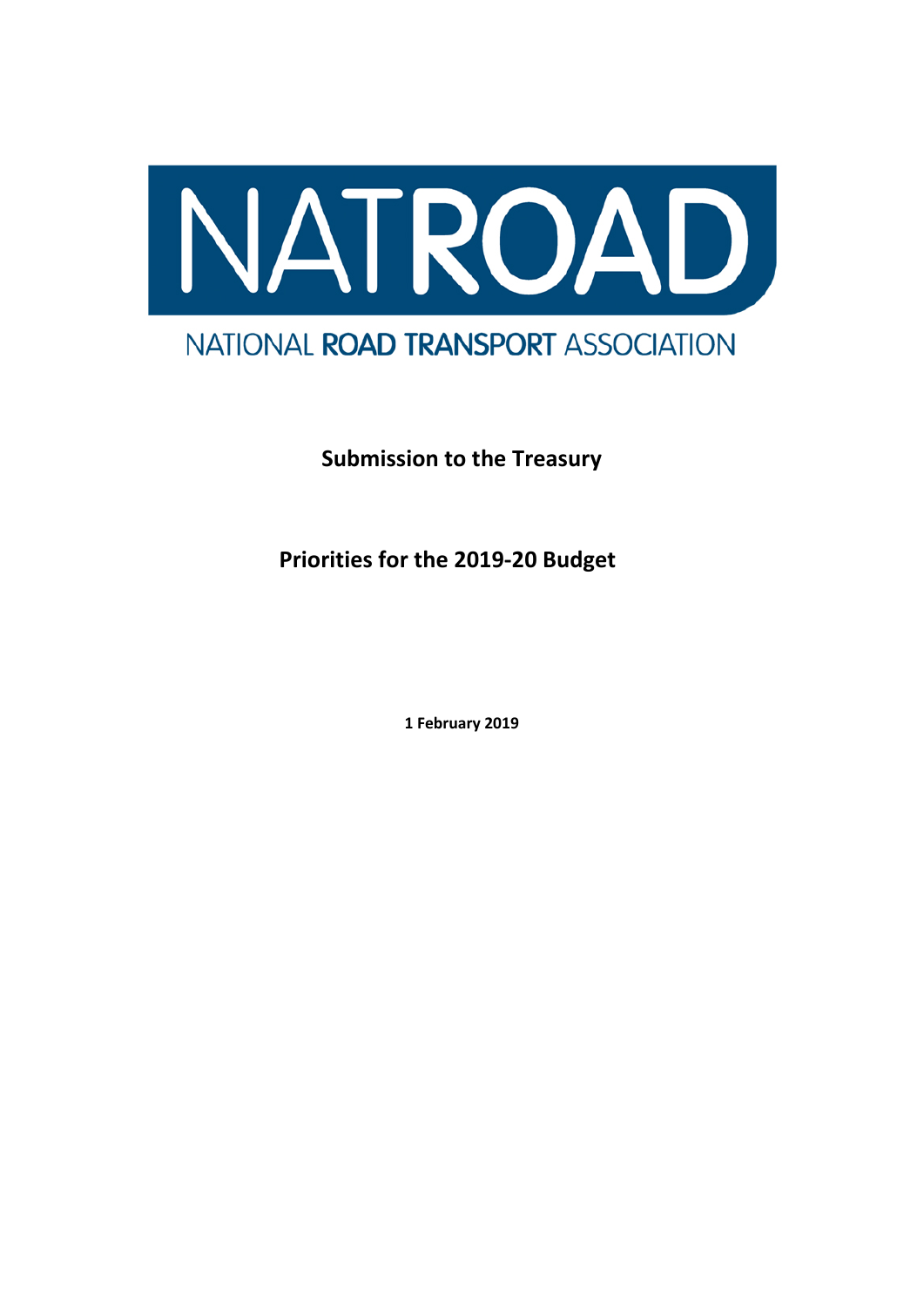# **Introduction**

- 1. On 19 December 2018 the Assistant Minister for Treasury and Finance called for submissions from individuals, businesses and community groups seeking their views regarding priorities for the 20[1](#page-1-0)9-20 Budget.<sup>1</sup> This submission provides the National Road Transport Association's priority concerns for the 2019-20 Budget.
- 2. The National Road Transport Association Ltd (NatRoad) is Australia's largest national representative road freight transport operators' association and is also a foundation member of the Australian Trucking Association (ATA). NatRoad represents road freight operators, from owner-drivers to large fleet operators, general freight, road trains, livestock, tippers, car carriers, as well as tankers and refrigerated operators.
- 3. As indicated in the prior paragraph, NatRoad is a member of the ATA and, in the past, we have relied on its input to Treasury in the pre-Budget process about the principal issues that affect the heavy vehicle industry in the Budget context. We continue to do so; however, this submission highlights a number of priority issues that NatRoad's members would like to see considered in the Budget 2019-20 process.

# **Summary of recommendations**

- 4. Our recommendations to address these issues are outlined below:
	- **Provision be made in the Budget for funding the restructured arrangements for road safety responsibilities that will arise from the current review of road safety governance.**
	- **Monies be allocated for the establishment of an independent statutory body that would be charged with collecting, analysing and disseminating freight related data at a national level.**
	- **Funding conditions for the Roads to Recovery program should mandate that at least 50% of all money allocated to a council must be spent on projects devoted to road safety. This could include maintenance for safety purposes and works to improve safe access for heavy vehicles.**
	- **Treasury initiate cost estimates and appropriate modelling for the establishment of an independent price regulator for the heavy vehicle industry. Alternatively, additional funding should be allocated to the Australian Competition and Consumer Commission to undertake the role of the independent price regulator in the context of Heavy Vehicle Road Reform.**
	- **Funding for the upgrade and repair of bridges should require an up-to-date and well formulated asset management plan as a condition of funding.**
	- **The Government should deem any payment term related to a small business standard form contract that requires payment beyond a minimum of 30 days as unfair and proscribed.**
	- **The Government's review into fuel stocks be fast tracked as should returning Australia to holding 90 days' worth of oil stocks. Any infrastructure development and maintenance should be fully funded to achieve this aim.**
	- **The Government acknowledges the heavy vehicle driver shortage and provides financial assistance and incentives for young people to become skilled heavy vehicle drivers.**

<span id="page-1-0"></span> <sup>1</sup> <https://www.financeminister.gov.au/assistant/media-release/2018/12/19/2019-20-pre-budget-submissions>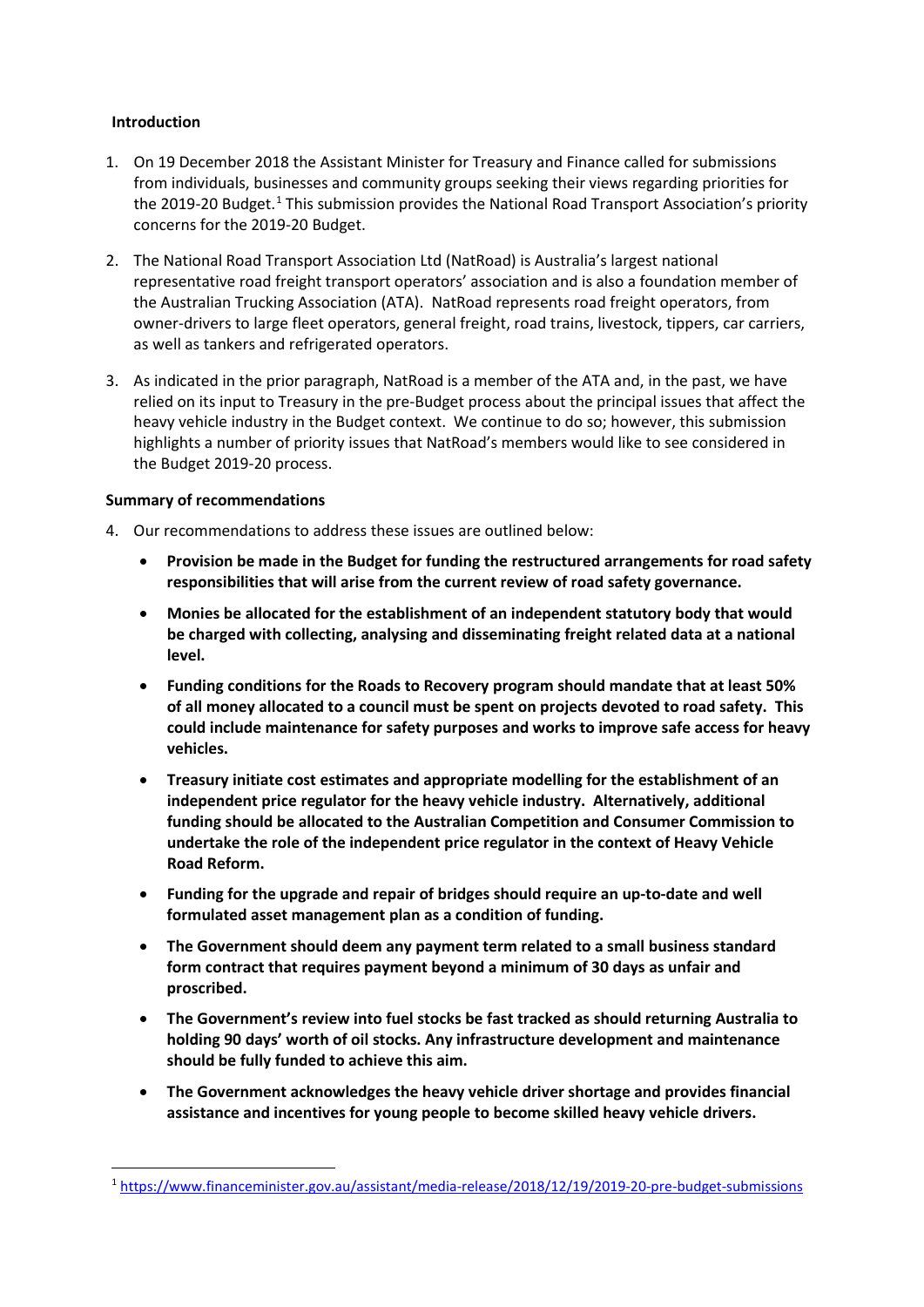# **Policy Context**

- 5. Seventy five percent of NatRoad's members are small businesses in that they own and operate five trucks or less. Accordingly, many of NatRoad's priorities are focused on improving business conditions for small business operators. NatRoad therefore fully supports the Government's announcement on 30 January 2019 stating that the threshold for the small business instant asset write-off has been increased to \$25,000.
- 6. More than three quarters of non-bulk freight is transported by road. The road freight transport industry continues to play a major role in Australia's economy, with the ability to provide quick and reliable door-to-door delivery nationwide. Impediments to the efficient operation of the road freight industry and connected freight routes (for example port access) are therefore of major concern to NatRoad.
- 7. NatRoad has a deep commitment to improving road safety. Reaching a target of zero harm from road trauma should be a goal which the community embraces. Measures which will help the community achieve that goal must be introduced with a realistic target date of 2050. As was recently noted in a comprehensive report on road safety:

*The disaster that confronts the nation is the 12,000 people who will be killed (on current trends) on Australian roads over the next decade – and the more than 360,000 people who will be hospitalised – at an aggregated cost of over \$300 billion.[2](#page-2-0)*

8. Accordingly, it is this threefold focus on promoting small business, reducing road freight inefficiencies and introducing measures to reduce the road toll to zero that informs the proposals in this submission.

### **Investment in Better Data and Planning**

9. Good policy development depends on evidence based decision making. A large amount of information is already collected by various government agencies and by industry. But it is fragmented and inconsistent which makes it difficult to provide a complete picture of supply chain performance. There is an urgent need to ensure better quality information is available to underpin government and industry decision-making for the freight sector, as identified in the federal Government's *Inquiry into the National Freight and Supply Chain Priorities: [3](#page-2-1)*

*Supply chain activity and performance must be measured to monitor domestic and global competitiveness over time and identify areas where action is required to maintain and improve productivity. A national approach to data consistency across jurisdictions is essential. Performance data should inform the need for capital expenditure and maintenance, regulatory and governance reform, and measuring progress, including implementation of the National Strategy.[4](#page-2-2)*

10. NatRoad is not the only organisation to have as a priority the need for better and consistent data as a basis for the industry's planning and to underpin productivity improvement. A recent study

<span id="page-2-2"></span><span id="page-2-1"></span><https://infrastructure.gov.au/transport/freight/freight-supply-chain-priorities/index.aspx>

<span id="page-2-0"></span><sup>&</sup>lt;sup>2</sup> Woolley et al Inquiry into the National Road Safety Strategy 2011-2020 (September 2018), p12 [https://roadsafety.gov.au/nrss/files/NRSS\\_Inquiry\\_Final\\_Report\\_September\\_2018\\_v2.pdf](https://roadsafety.gov.au/nrss/files/NRSS_Inquiry_Final_Report_September_2018_v2.pdf) <sup>3</sup> All Committee documents including the Report are available at this website

<sup>4</sup> Report above note 7 at p7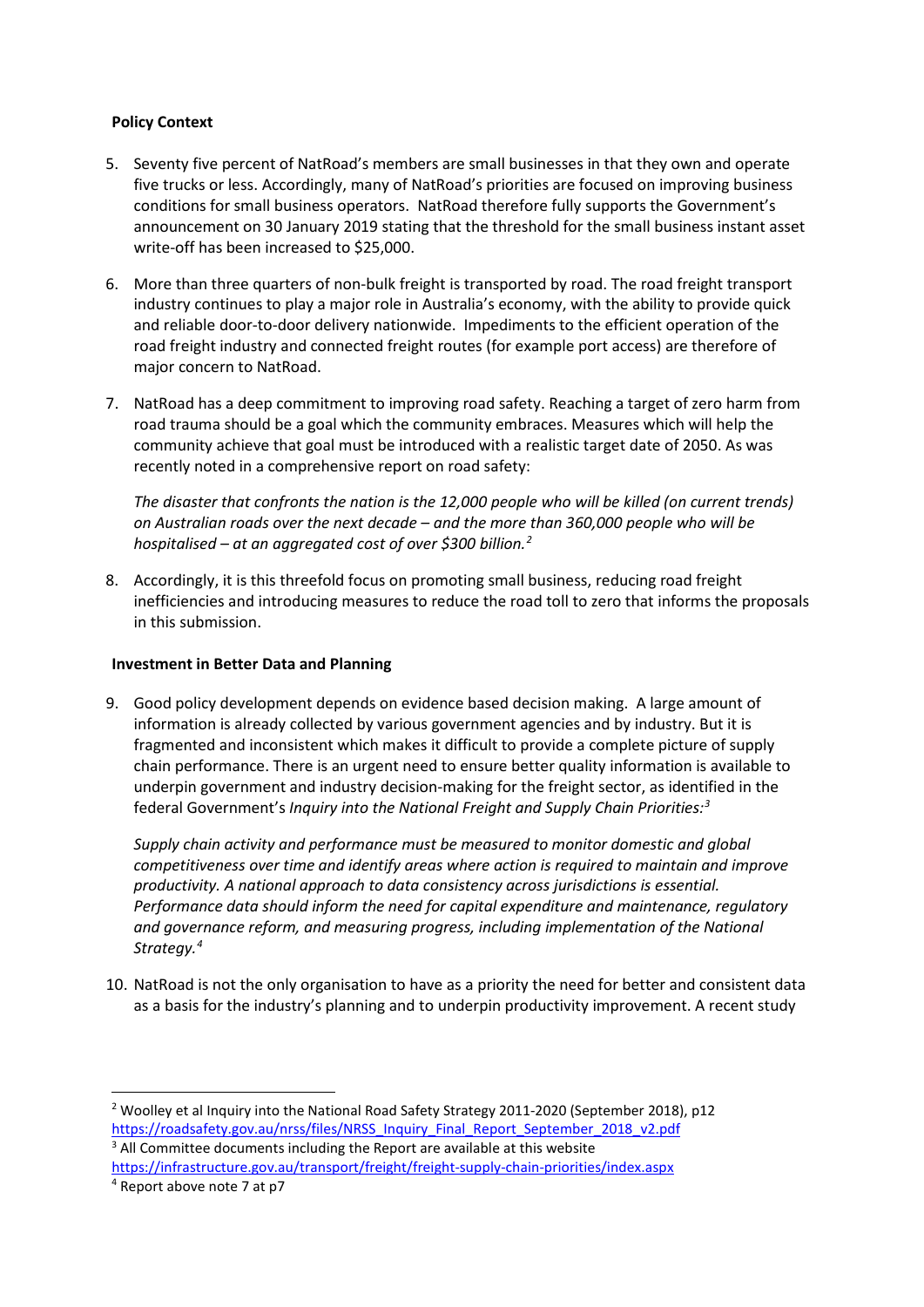by Infrastructure Partnerships Australia<sup>[5](#page-3-0)</sup> has provided cogent arguments for the Commonwealth Government to establish an independent statutory body with the mandate, structure and resources to close the data gap.

- 11. The need to fill a related data gap was one of the findings from NatRoad's research into means to reduce the Australian road toll to zero.<sup>[6](#page-3-1)</sup> NatRoad notes that the Government has announced a review of the governance arrangements for road safety.<sup>[7](#page-3-2)</sup> This step is designed to improve capability and accountability, as well as informing how best to implement other recommendations of the inquiry into reaching a zero road toll.
- 12. An important element of any restructured arrangements associated with the provision of road safety strategies must include improving data collection and analysis. Provision should be made in the Budget for funding this aspect of the restructured arrangements for road safety responsibilities.
- 13. In addition, the Government announced on 20 December 2018 that iMOVE Australia will conduct a study to identify the data needed to improve operations, planning and investment decisions in the freight transport sector.<sup>[8](#page-3-3)</sup> We understand that the study will be completed in the first quarter of 2019. We look forward to the outcomes set out in that study. But no matter the outcome, the solution to the freight industry's data needs cannot be delayed.
- 14. It is recommended that monies be allocated for the establishment of an independent statutory body that would be charged with collecting, analysing and disseminating freight related data at a national level.

# **Road Safety: Re-Framing Roads to Recovery**

- 15. NatRoad supports the Australian Government's focus on improved productivity through investment in infrastructure. The efficient movement of freight is essential in a national economy. Targeted investment and regulatory reform are both vital in adding to the efficiency of the freight task and in reducing the road toll.
- 16. In this context, NatRoad supports initiatives such as the Roads to Recovery program.<sup>[9](#page-3-4)</sup> The Roads to Recovery Program supports the maintenance of the nation's local road infrastructure asset, which should facilitate greater access and improved safety, economic and social outcomes.
- 17. NatRoad notes that from the 2013 to 2014 financial year to the 2021 to 2022 financial year the Australian Government will provide \$4.8 billion under the Roads to Recovery Program. The funding is distributed to Australia's local councils, state and territory governments responsible for local roads where there are no councils and the Indian Ocean Territories.
- 18. NatRoad believes that the program should be better targeted so that funding is more directly allocated to improving road safety. We note that a November 2017 statement by the then Minister for Infrastructure and Transport indicated "that 27 per cent of funding received by

<span id="page-3-0"></span> <sup>5</sup> Infrastructure Partnerships Australia *Fixing Freight: Establishing Freight Performance Australia*  [http://infrastructure.org.au/wp-content/uploads/2018/04/Fixing-Freight-Establishing-Freight-Performance-](http://infrastructure.org.au/wp-content/uploads/2018/04/Fixing-Freight-Establishing-Freight-Performance-Australia-1.pdf)[Australia-1.pdf](http://infrastructure.org.au/wp-content/uploads/2018/04/Fixing-Freight-Establishing-Freight-Performance-Australia-1.pdf)

<span id="page-3-1"></span><sup>6</sup> <https://www.natroad.com.au/news/natroad-outlines-path-zero-road-deaths>

<span id="page-3-2"></span><sup>7</sup> [https://minister.infrastructure.gov.au/mccormack/releases/2018/october/mm181\\_2018.aspx](https://minister.infrastructure.gov.au/mccormack/releases/2018/october/mm181_2018.aspx)

<span id="page-3-3"></span><sup>8</sup> <https://imovecrc.com/wp-content/uploads/2019/01/IMOVE-and-DIRDC-Freight-Data-Study.pdf>

<span id="page-3-4"></span><sup>&</sup>lt;sup>9</sup> [https://investment.infrastructure.gov.au/infrastructure\\_investment/roads\\_to\\_recovery/](https://investment.infrastructure.gov.au/infrastructure_investment/roads_to_recovery/)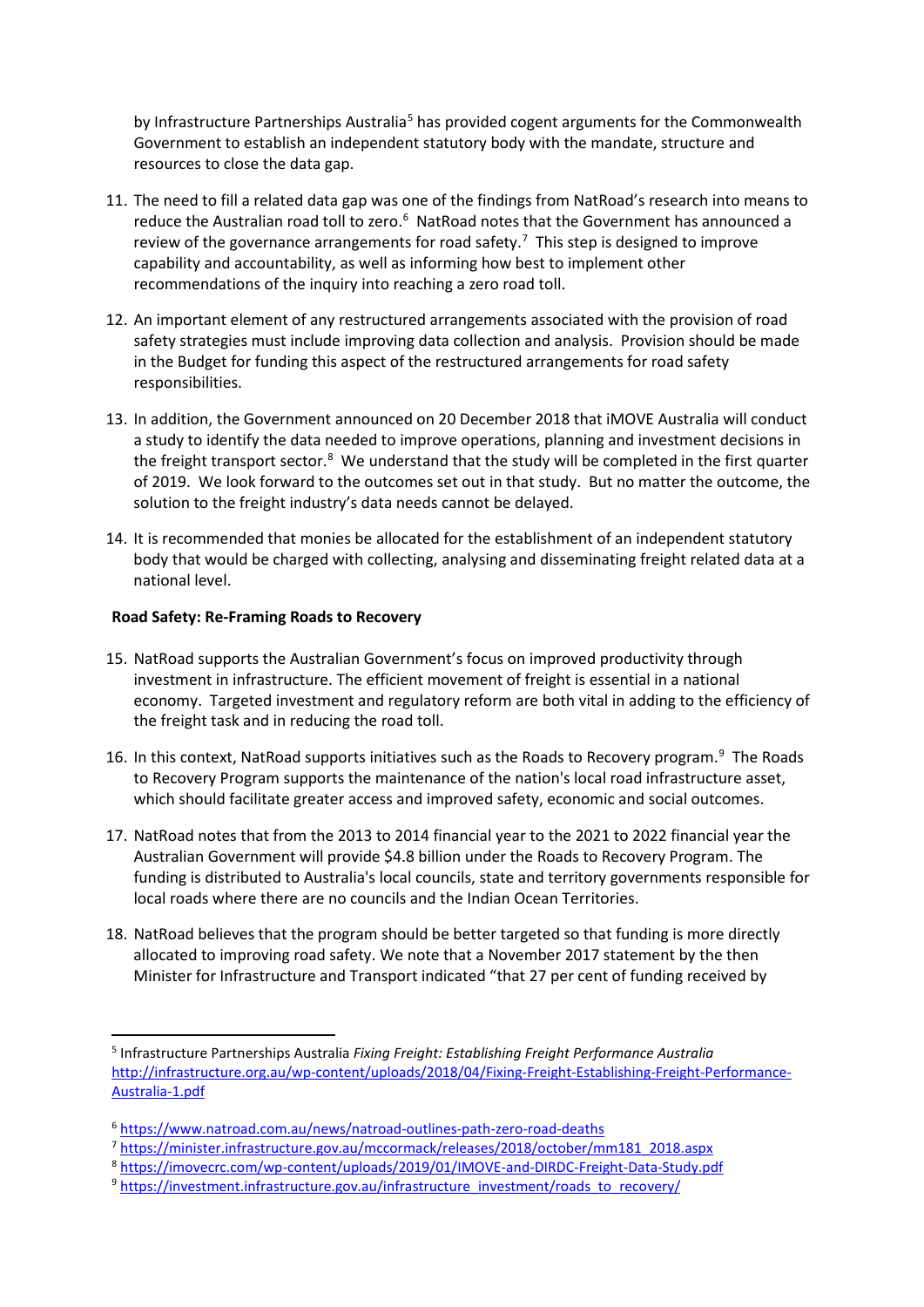councils has been spent on road safety across the life of the current program. A further 34 per cent of spending has been to maintain the road asset, which also has safety benefits."<sup>[10](#page-4-0)</sup>

19. From the next financial year NatRoad recommends that the Funding Conditions<sup>11</sup> for the Roads to Recovery program mandate that at least 50% of all money allocated to a council must be spent on projects devoted to road safety. This could include maintenance for safety purposes and works to improve safe access for heavy vehicles.

#### **Independent Price Regulation**

20. The Transport and Infrastructure Council (TIC) has commenced the process of heavy vehicle road reform (HVRR). The TIC web site explains the aim of the HVRR process:

*The ultimate goal of heavy vehicle road reform is to turn the provision of heavy vehicle road infrastructure into an economic service where feasible. This would see a market established that links heavy vehicle user needs with the level of service they receive, the charges they pay and the investment of those charges back into heavy vehicle road services.[12](#page-4-2)*

- 21. NatRoad believes that independent price regulation for heavy vehicles is long overdue and is essential for maintaining the long term viability and productivity of the road freight transport industry. Independent price regulation should aim to do exactly as the TIC proposes and aim to replace the current charging system which is based on a fuel based road user charge, administered as a reduction in fuel tax credits, and registration charges.
- 22. An independent price regulator should be established in order to lead the HVRR process. It is essential that the national independent price regulator does not face:
	- the political and or fiscal pressures that exist under current arrangements; and
	- conflicting responsibilities such as maximising revenue versus setting a fair and efficient price for road access.
- 23. The independent price regulator would be a useful agency to guide TIC in establishing a relevant forward looking cost base once other reforms are in place or, at the least, committed to by TIC. The future road funding model should be determined by an independent price regulator that could also assess, with appropriate TIC guidance, the extent to which, for example, the road funding model will reflect community service obligations (COS), a matter that is currently unclear.

24. An independent pricing system must have the following characteristics:

- Governments would agree on the pricing rules to be used and the overall approach for the regulator to follow.
- Once the rules are established, the regulator would make and apply its pricing decisions. Its decisions would not be subject to ministerial approval or parliamentary disallowance.
- There could be a merits review process, particularly if the legislation included an early transition to full economic regulation.

<span id="page-4-0"></span><sup>&</sup>lt;sup>10</sup> [https://investment.infrastructure.gov.au/infrastructure\\_investment/roads\\_to\\_recovery/roads-to-recovery](https://investment.infrastructure.gov.au/infrastructure_investment/roads_to_recovery/roads-to-recovery-statement-expectations.aspx)[statement-expectations.aspx](https://investment.infrastructure.gov.au/infrastructure_investment/roads_to_recovery/roads-to-recovery-statement-expectations.aspx)

<span id="page-4-1"></span><sup>&</sup>lt;sup>11</sup>https://investment.infrastructure.gov.au/files/roads\_to\_recovery\_funding\_conditions/R2R\_Funding\_Conditi [ons\\_2014\\_2019.pdf](https://investment.infrastructure.gov.au/files/roads_to_recovery_funding_conditions/R2R_Funding_Conditions_2014_2019.pdf)

<span id="page-4-2"></span><sup>12</sup> [http://transportinfrastructurecouncil.gov.au/publications/heavy\\_vehicle\\_road\\_reform.aspx](http://transportinfrastructurecouncil.gov.au/publications/heavy_vehicle_road_reform.aspx)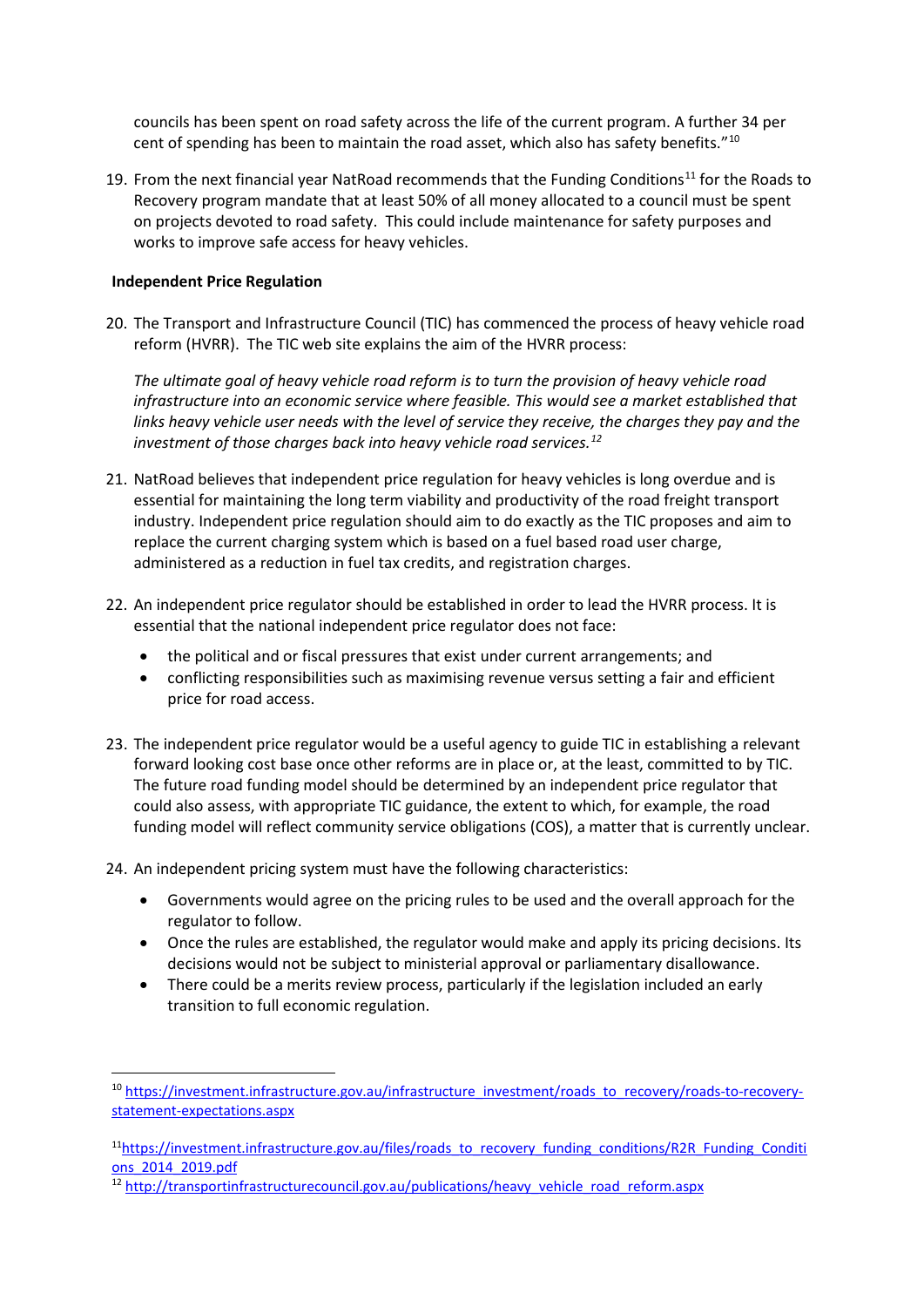- 25. NatRoad submits that an independent pricing regulator should possess a broad regulatory role including regulating and monitoring toll fees and landside port charges, given the current lack of transparency and fairness in setting tolls and landside port charges for heavy vehicles.
- 26. The proposed economic regulator should take into account the evaluations of infrastructure projects by Infrastructure Australia or similar infrastructure advisory bodies in jurisdictions to ensure that only expenditure prioritised by those agencies flows through to user charges.
- 27. A function of an economic regulator includes developing and setting service levels for the road network. Service levels should be designed to facilitate high productivity vehicle access, future vehicle automation and facilities for heavy vehicles such as rest stops. It should seek to eliminate any local council access charges.
- 28. NatRoad recommends that Treasury initiate cost estimates and appropriate modelling for the establishment of an independent price regulator for the heavy vehicle industry. Alternatively, additional funding should be allocated to the Australian Competition and Consumer Commission (ACCC) to undertake the role of the independent price regulator in the context of HVRR.

# **Funding for Bridge Assessments**

- 29. On 7 January 2019, the Deputy Prime Minister and Minister for Infrastructure, Transport and Regional Development, the Hon Michael McCormack MP, announced that Round Four of the Bridges Renewal Program (BRP) was open for proposals from 7 January 2019 to 5 February 2019.
- 30. The aim of the Bridges Renewal Program is to upgrade and repair bridges to facilitate higher productivity vehicle access on freight corridors and enhance access for local communities. This aim is supported by NatRoad because bridges are the linchpins of the road system; they are crucial infrastructure. The Australian Government will provide \$275 million from 2015-16 to 2018-19, \$85million in 2019-20 and \$60 million per year from 2020-21 onwards.[13](#page-5-0) The allocation of monies into the future should be based on a comprehensive assessment of the state of bridge repair throughout the country.
- 31. NatRoad proposes that there be a precursor process to the allocation of funds from this programme and other programmes which fund local government for infrastructure. This process will also enable a proper consideration of the state of infrastructure and its ongoing maintenance. As noted by the Australian Local Government Association in its *National State of the Assets 2018* report: [14](#page-5-1)

*Asset and risk management plans are an essential and mandatory planning document for each council to report infrastructure funding needed for the next 10 years to achieve productivity and risk targets. Unlike New Zealand, Australia currently has no consistent requirement for asset management plans. In addition, there is no link between asset management plans and funding, which makes a coordinated and effective approach to national infrastructure planning and funding reactive where people live locally*. [15](#page-5-2)

32. NatRoad recommends that funding for the upgrade and repair of bridges require an up-to-date and well formulated asset management plan to be in place as a condition of funding. These asset management plans should be mandated more generally and become a vital tool in the

<span id="page-5-1"></span><sup>14</sup> <https://alga.asn.au/site/misc/alga/downloads/publications/2018-National-State-of-the-Assests.pdf>

<span id="page-5-0"></span> <sup>13</sup> Inquiry into National Freight and Supply Chain Priorities *Supporting Paper No 5*

<span id="page-5-2"></span> $15$  Id at p 1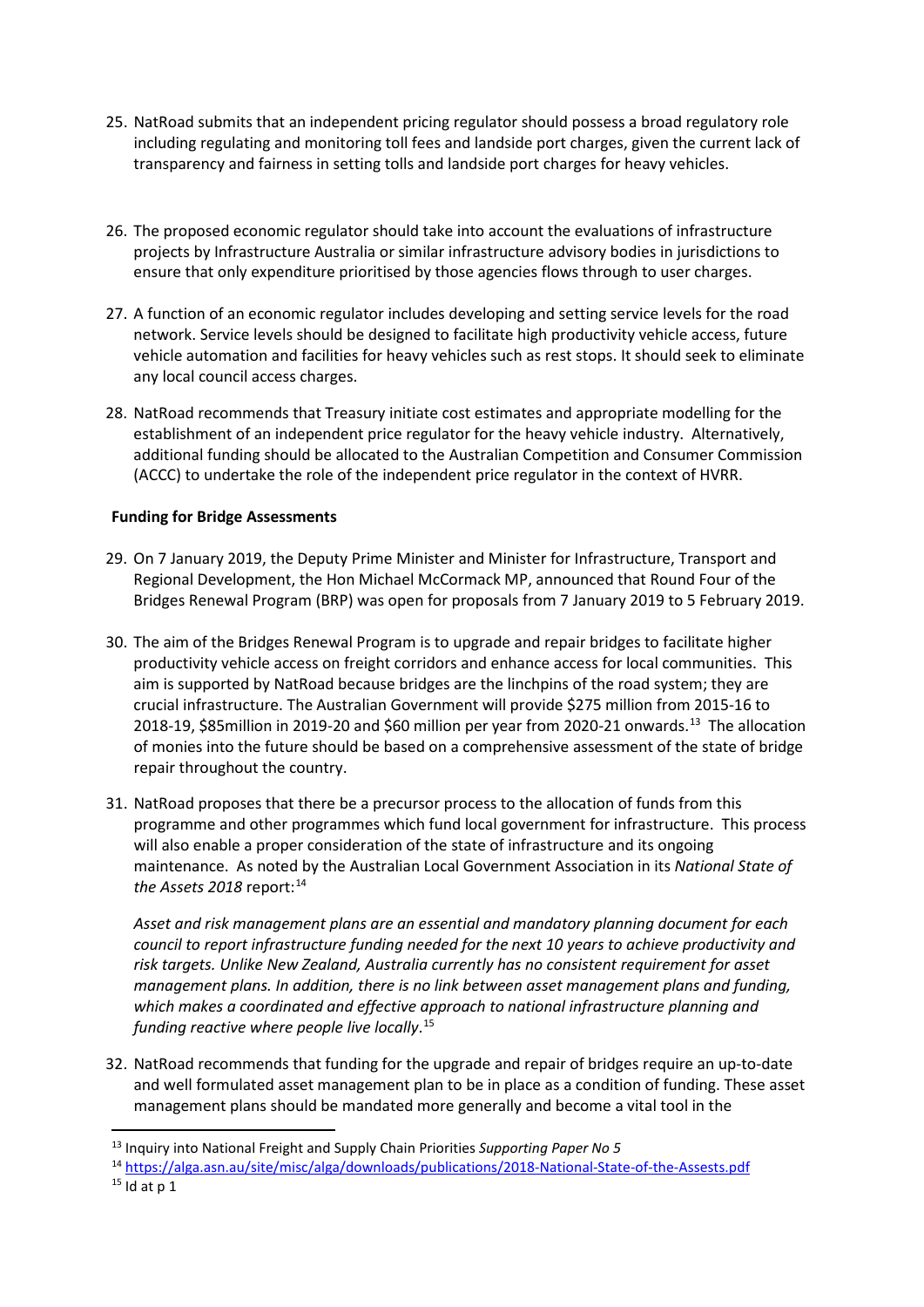compilation of a sufficiently robust infrastructure maintenance programme so that future planning will be better enabled. This could include a complete assessment of bridges and their expected life, a vital tool where increased heavy vehicle access is planned.

# **Minimum Payment Terms of 30 Days**

33. NatRoad notes the findings of Australian Small Business and Family Enterprise Ombudsman (ASBFEO) in its final report entitled *Inquiry into the effect of the Road Safety Remuneration Tribunal's Payments Order on Australian small businesses.[16](#page-6-0)* In that final report ASBFEO records that:

*Payment terms and payment timeframes was a prominent issue in the small transport business industry. Owner drivers reported that they are, on the whole, reliable account payers and they were unanimous regarding an imbalance in payment structure in the industry.[17](#page-6-1)*

And:

*Cash flow was a considerable issue for nearly all operators consulted. It was agreed the 30 day payment requirement was a positive aspect of the Tribunal's First Order (issued on 17 December 2013) and should have relieved considerable pressure and made small business more competitive[18](#page-6-2)*

- 34. In the context of the evidence then received by ASBFEO, the 30 day payment requirement was the only redeeming feature of the Road Safety Remuneration Tribunal's (RSRT) regulatory framework. It was otherwise a disaster, as is evident from the ASBFEO final report and the then Government's action in abolishing the RSRT in April 2016.
- 35. We have elsewhere asked the Government<sup>[19](#page-6-3)</sup> to deem any payment term related to a small business standard form contract (as currently defined in the law) that requires payment beyond a minimum of 30 days as unfair and proscribed.
- 36. This would unlikely have any significant budgetary effects beyond the requirement that the ACCC should be provided with powers and related funding to monitor contract provisions of this kind and to commence litigation against those whose contracts breached this prohibition. Where the contract requires the relevant payment time of 30 days and this is exceeded in practice, commercial arrangements should apply to enforcement.

#### **Fuel Stocks**

37. On 7 May 2018 the then Minister for the Environment and Energy, the Hon Josh Frydenberg, announced a review of Australia's fuel security.<sup>[20](#page-6-4)</sup> NatRoad supports an examination of how fuel is supplied and used in Australia, including the country's resilience to withstand disruptions from both overseas and in Australia. That review was to be completed by end 2018 but no results of

 <sup>16</sup>

<span id="page-6-0"></span>[http://www.asbfeo.gov.au/sites/default/files/documents/RSRT%20Payments%20Order%20Inquiry%20Report](http://www.asbfeo.gov.au/sites/default/files/documents/RSRT%20Payments%20Order%20Inquiry%20Report%20-%20FINAL.pdf) [%20-%20FINAL.pdf](http://www.asbfeo.gov.au/sites/default/files/documents/RSRT%20Payments%20Order%20Inquiry%20Report%20-%20FINAL.pdf)

<span id="page-6-1"></span><sup>17</sup> Id at 48

<span id="page-6-2"></span> $18$  Ibid

<span id="page-6-3"></span> $19$  NatRoad submission to the Treasury re review of unfair contract terms legislation, 21 December 2018 – see Treasury discussion paper etc [https://consult.treasury.gov.au/market-and-competition-policy-division](https://consult.treasury.gov.au/market-and-competition-policy-division-internal/c2018-t342379/)[internal/c2018-t342379/](https://consult.treasury.gov.au/market-and-competition-policy-division-internal/c2018-t342379/)

<span id="page-6-4"></span><sup>20</sup> <http://www.environment.gov.au/minister/frydenberg/media-releases/mr20180507.html>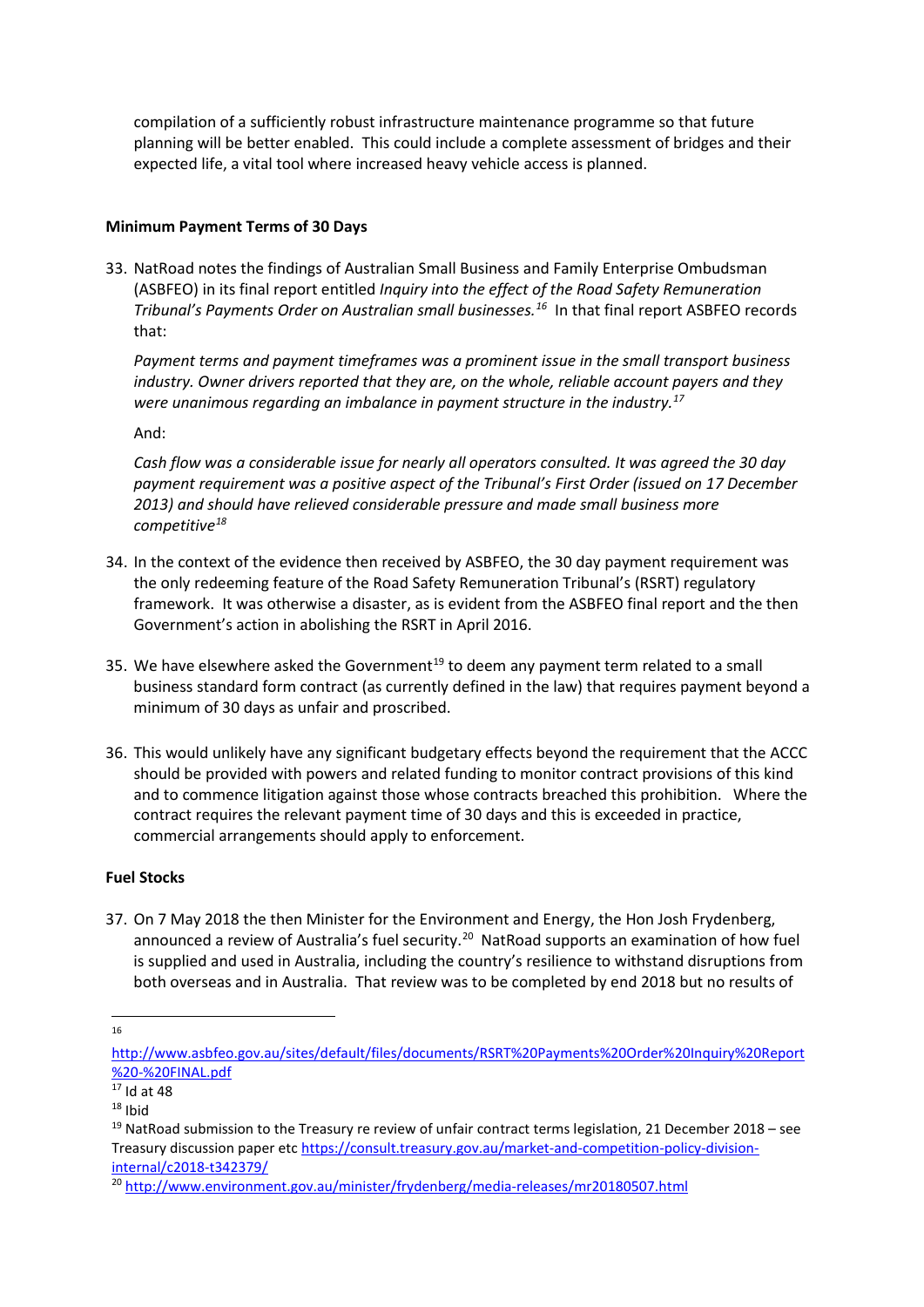the inquiry have, to our knowledge, been made publicly available. This step should be fast tracked.

- 38. Liquid fuel, especially diesel, accounts for 98 per cent of transport needs. Reports of the limited period attached to reserve holdings of liquid fuel<sup>[21](#page-7-0)</sup> have alarmed members.
- 39. The industry concern around this issue is related to the link between the timely supply of fuel and business survival. By way of example, if fuel was unavailable to a road transport business for 7 days or was rationed to less than 50% of requirement for two weeks, it is unlikely that business would survive given the low margins and high operating costs of most road transport businesses. Those that did weather this storm would be forced to sell assets, reduce employee numbers and refinance their business. In this context, we emphasise that:

*Competition remains the dominant feature of the industry (the largest four firms have a combined market share of only 15 per cent) and profit margins are becoming much tighter over time. Owner drivers/small freight operators account for less than 12 per cent of the industry's operating income, but they represent nearly two thirds of the total number of operating businesses. [22](#page-7-1)*

40. If there is a significant widespread disruption to fuel supply, there will be long term consequences for thousands of family businesses and many larger fleets. It would also have a devastating effect on Australian society generally. Hence, the Government's review should be fast tracked as should returning Australia to holding 90 days' worth of oil stocks. Any infrastructure development and maintenance should be fully funded to achieve this aim.

#### **Heavy vehicle driver shortage**

- 41. One of the most significant challenges facing the road freight transport sector in Australia is a critical shortage of truck drivers. The average age of heavy vehicle drivers is around 53 years with only 15 per cent of drivers under the age of 30. With the road freight task expected to double by 2030 and a simultaneous loss of retiring drivers from the workforce, this problem will be compounded unless urgent action is taken by industry and government. Without truck drivers, Australia stops.
- 42. Furthermore, women make up just 3 per cent of the truck-driving workforce, representing one of the greatest gender imbalances of any occupation. Initiatives to make the job more attractive to sections of the broader community including indigenous Australians will add to its diversity and help address the driver shortage.
- 43. The Transport and Logistics Industry Reference Committee acknowledged these workforce supply challenges in its Transport and Logistics Skills Forecast 2018.<sup>[23](#page-7-2)</sup> A survey commissioned by Volvo Group Australia identified that employers find it difficult to recruit not just the quantity but particularly the quality of drivers needed. 52 per cent reported having issues attracting the

<span id="page-7-0"></span><sup>&</sup>lt;sup>21</sup> See for example the item in ATN, 7 May 2018 [https://www.fullyloaded.com.au/industry](https://www.fullyloaded.com.au/industry-news/1805/frydenberg-orders-fuel-security-review?utm_source=atn_newsletter&utm_medium=email&utm_content=article1_readmore&utm_campaign=07-05-2018&utm_term=list_fullyloaded_newsletter)[news/1805/frydenberg-orders-fuel-security-](https://www.fullyloaded.com.au/industry-news/1805/frydenberg-orders-fuel-security-review?utm_source=atn_newsletter&utm_medium=email&utm_content=article1_readmore&utm_campaign=07-05-2018&utm_term=list_fullyloaded_newsletter)

[review?utm\\_source=atn\\_newsletter&utm\\_medium=email&utm\\_content=article1\\_readmore&utm\\_campaign=](https://www.fullyloaded.com.au/industry-news/1805/frydenberg-orders-fuel-security-review?utm_source=atn_newsletter&utm_medium=email&utm_content=article1_readmore&utm_campaign=07-05-2018&utm_term=list_fullyloaded_newsletter) [07-05-2018&utm\\_term=list\\_fullyloaded\\_newsletter](https://www.fullyloaded.com.au/industry-news/1805/frydenberg-orders-fuel-security-review?utm_source=atn_newsletter&utm_medium=email&utm_content=article1_readmore&utm_campaign=07-05-2018&utm_term=list_fullyloaded_newsletter)

<span id="page-7-1"></span><sup>22</sup> Inquiry into National Freight and Supply Chain Priorities *Supporting Paper No 3 Road and Rail Freight* at p8 [https://infrastructure.gov.au/transport/freight/freight-supply-chain-priorities/supporting](https://infrastructure.gov.au/transport/freight/freight-supply-chain-priorities/supporting-papers/files/Supporting_Paper_No3_Road_and_Rail.pdf)[papers/files/Supporting\\_Paper\\_No3\\_Road\\_and\\_Rail.pdf](https://infrastructure.gov.au/transport/freight/freight-supply-chain-priorities/supporting-papers/files/Supporting_Paper_No3_Road_and_Rail.pdf)

<span id="page-7-2"></span><sup>&</sup>lt;sup>23</sup> Australian Industry Standards [Transport-and-Logistics-Skills-Forecast-2018-Final](http://www.australianindustrystandards.org.au/wp-content/uploads/2018/12/Transport-and-Logistics-Skills-Forecast-2018-Final_v2.pdf)